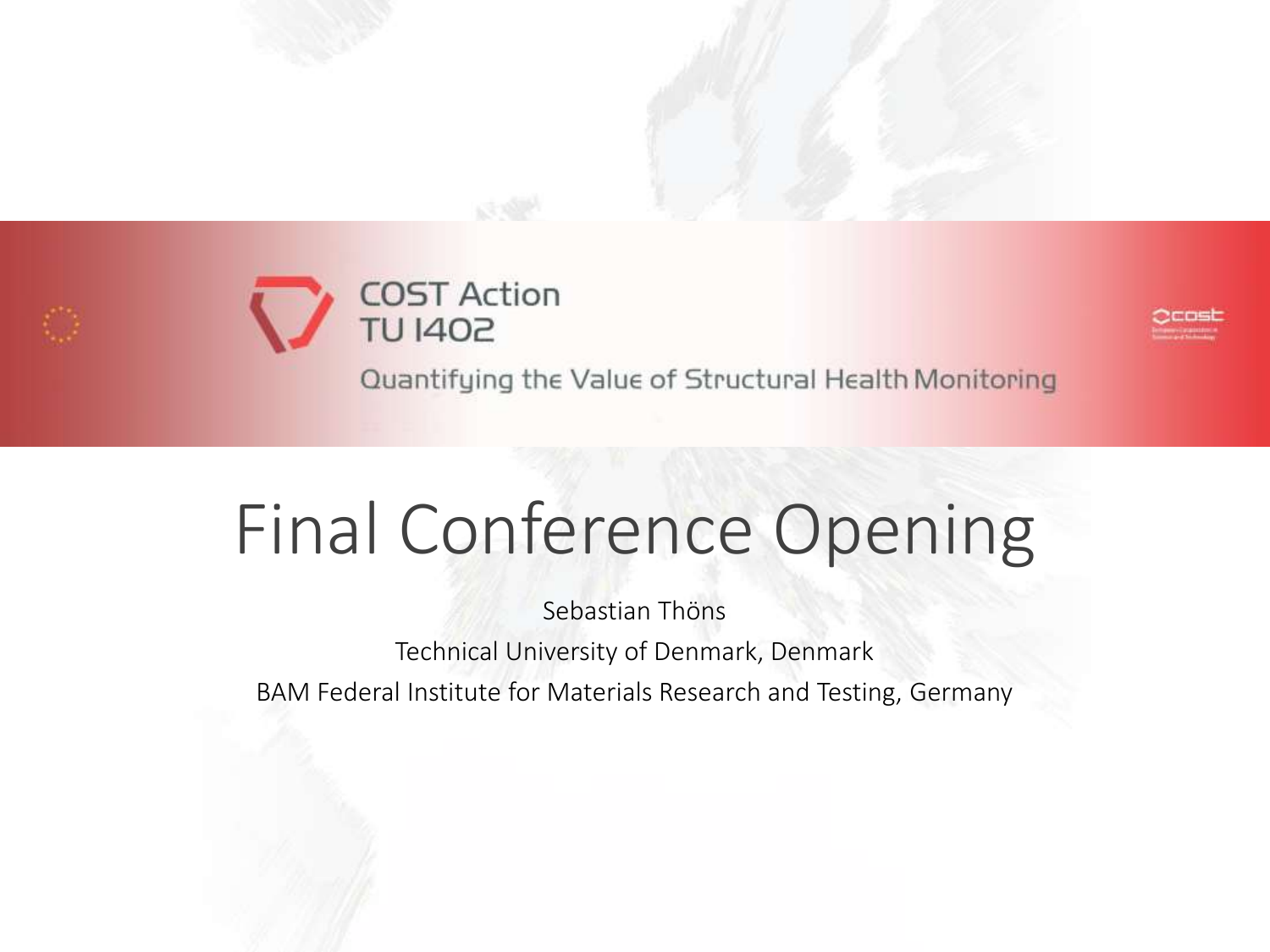# TU1402 Final Conference

We are at the location where it started.

- Thöns, S. (2011). Monitoring Based Condition Assessment of Offshore Wind Turbine Structures. PhD thesis written at BAM in Berlin and defended March 3, 2011 at ETH Zurich
- (Pozzi, M. and A. Der Kiureghian (2011). Assessing the Value of Information for Long-Term Structural Health Monitoring. Health monitoring of structural and biological systems 2011, San Diego, California, United States, March 7-10, 2011.)
- Submission of TU1402 proposal in 2013



….

….



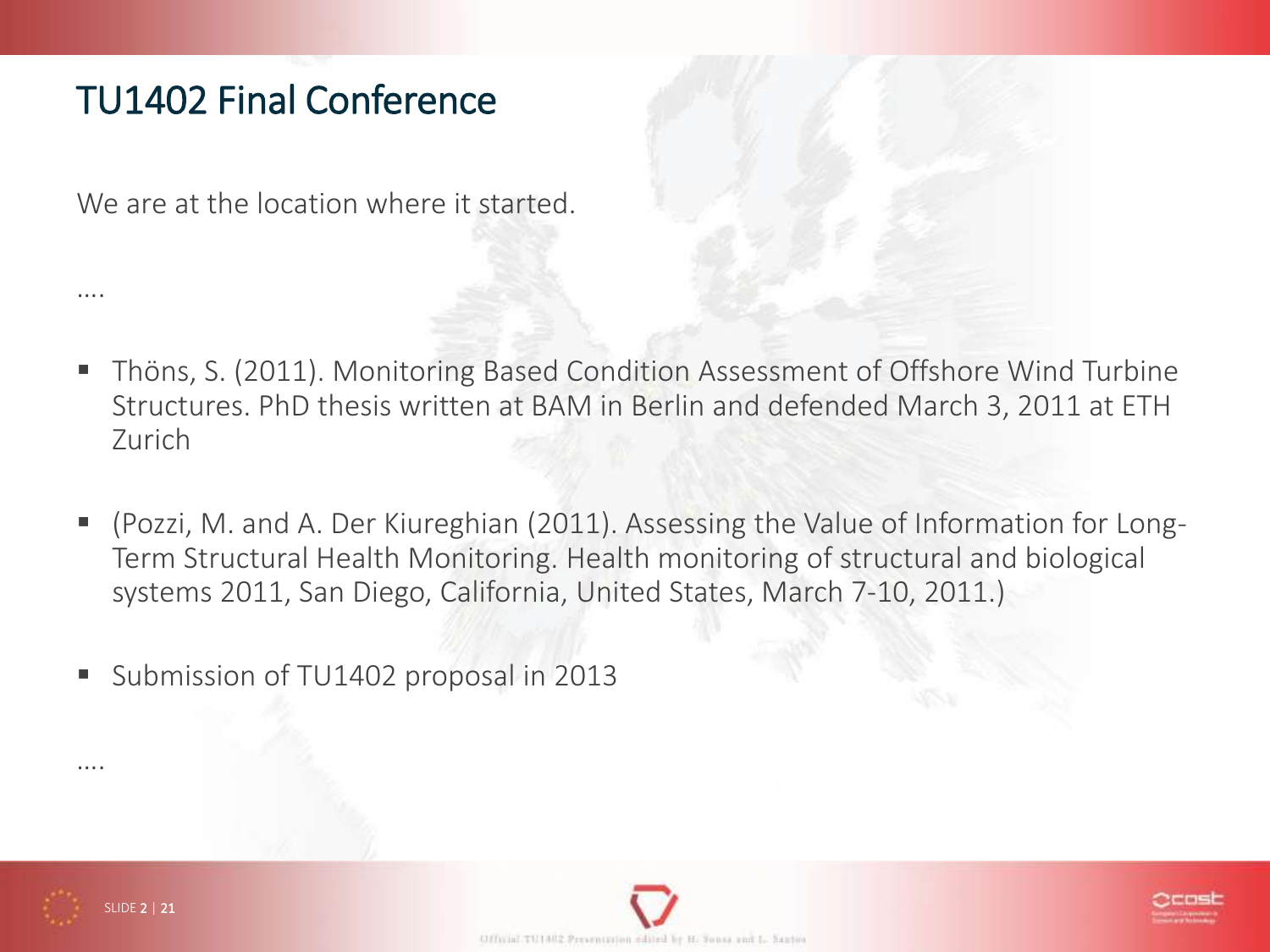# COST Action TU1402

The scientific networking project COST Action TU1402 has strived to improve the decision basis for design, operation and life-cycle integrity management of infrastructures by quantifying the value of Structural Health Monitoring (SHM) - even before it is implemented.

- Funding: European Cooperation in Science and Technology (COST) as a part of Horizon2020
- Project period: 13.11.2014 30.04.2019
- Partner: Joint Committee on Structural Safety (JCSS: www.jcss.co)





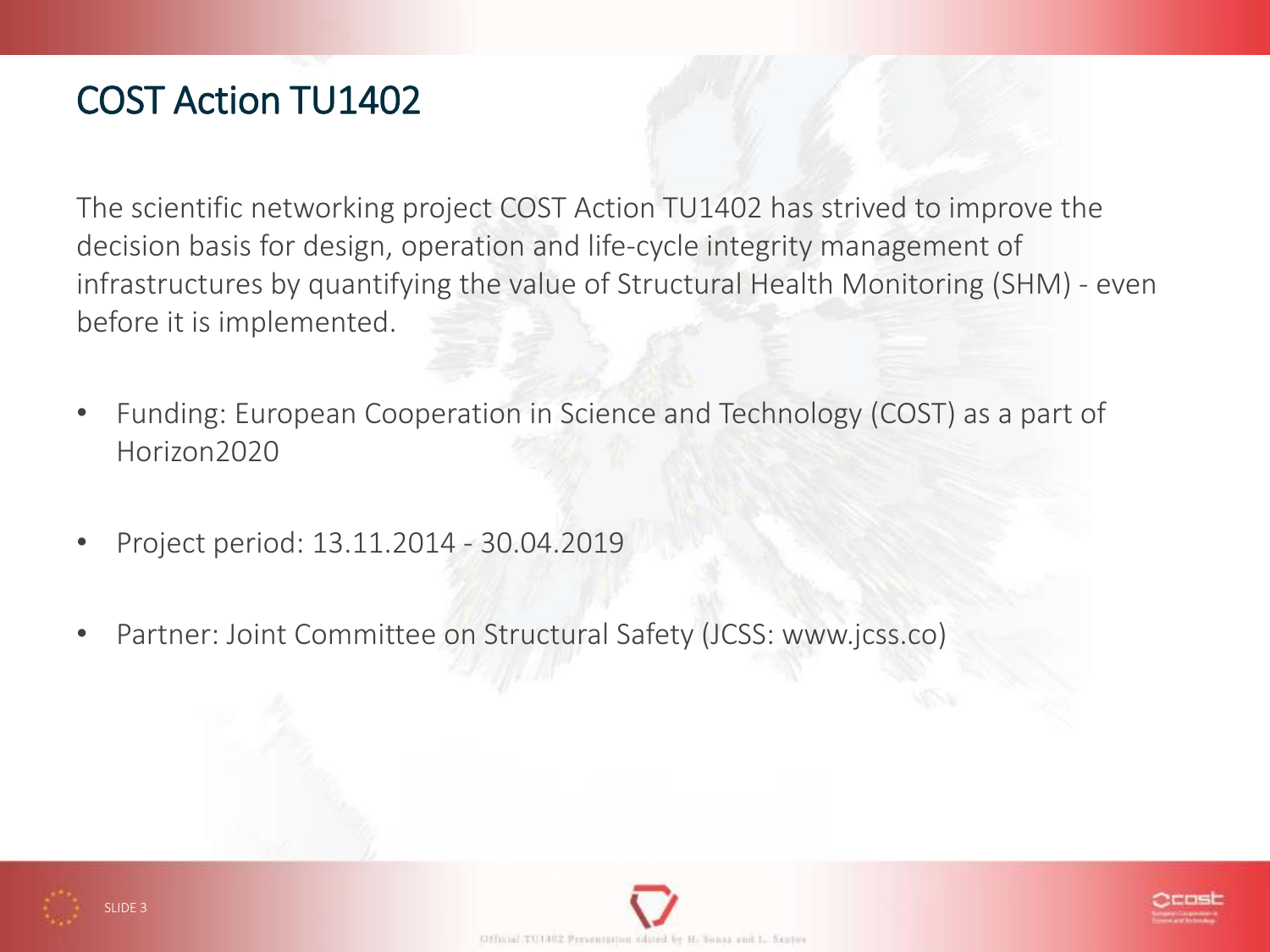#### COST Action TU1402: Network



We are 130 participants from 29 European countries: researchers, engineering consultants, representatives from industrial enterprises, representatives from infrastructures operators and authorities.



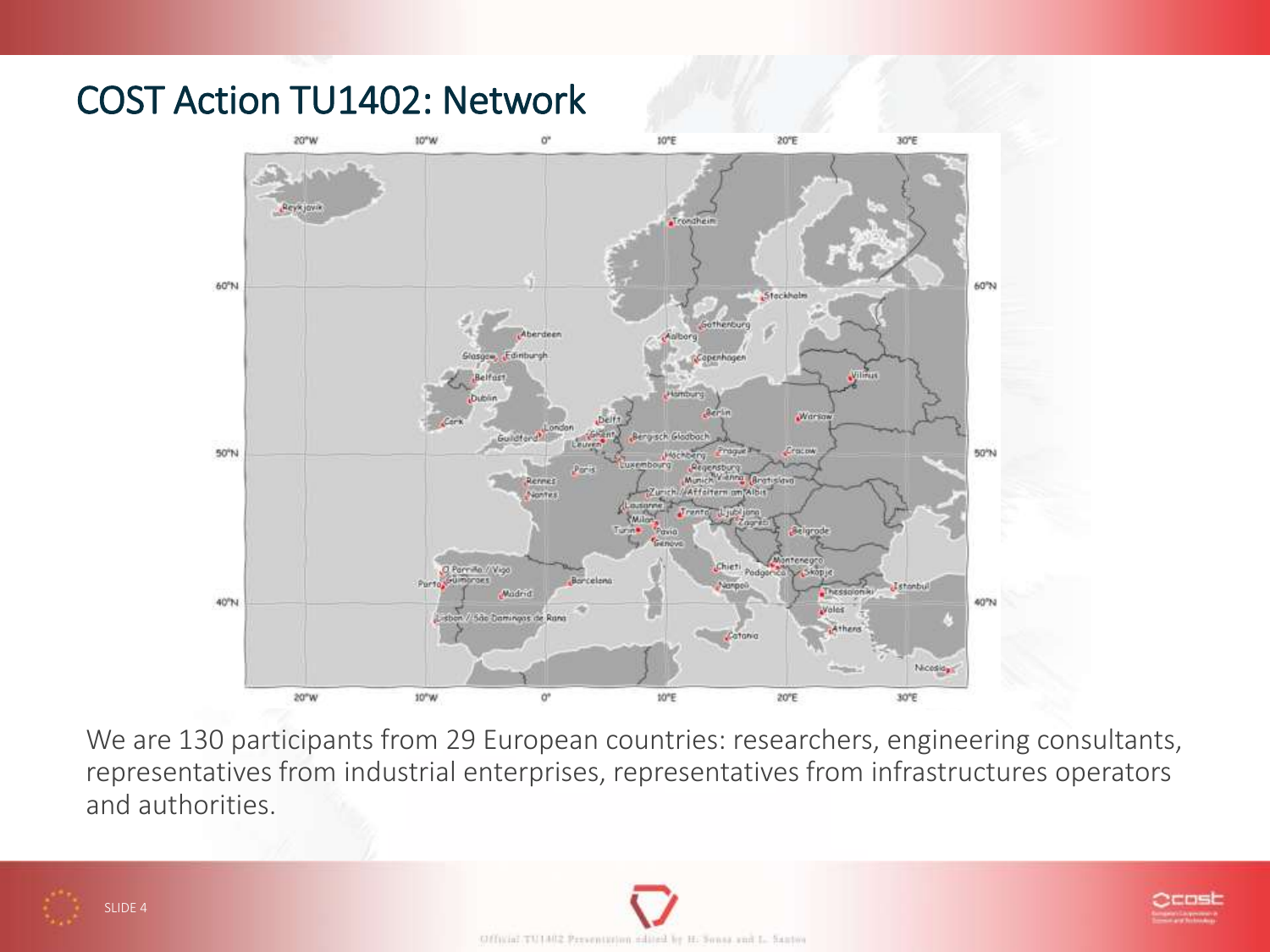## COST Action TU1402: Network



The international network comprises:

- Prof. Mark Stewart, University of Newcastle, Australia
- Prof. Dagang Lu, Harbin Institute of Technology, China
- Prof. Michael D. Todd, University of California San Diego, USA
- Prof. James L. Beck, California Institute if **Technology**
- **Prof. Armen Der Kiureghian, President of** American University of Armenia, Professor of Civil Engineering at the University of California, US





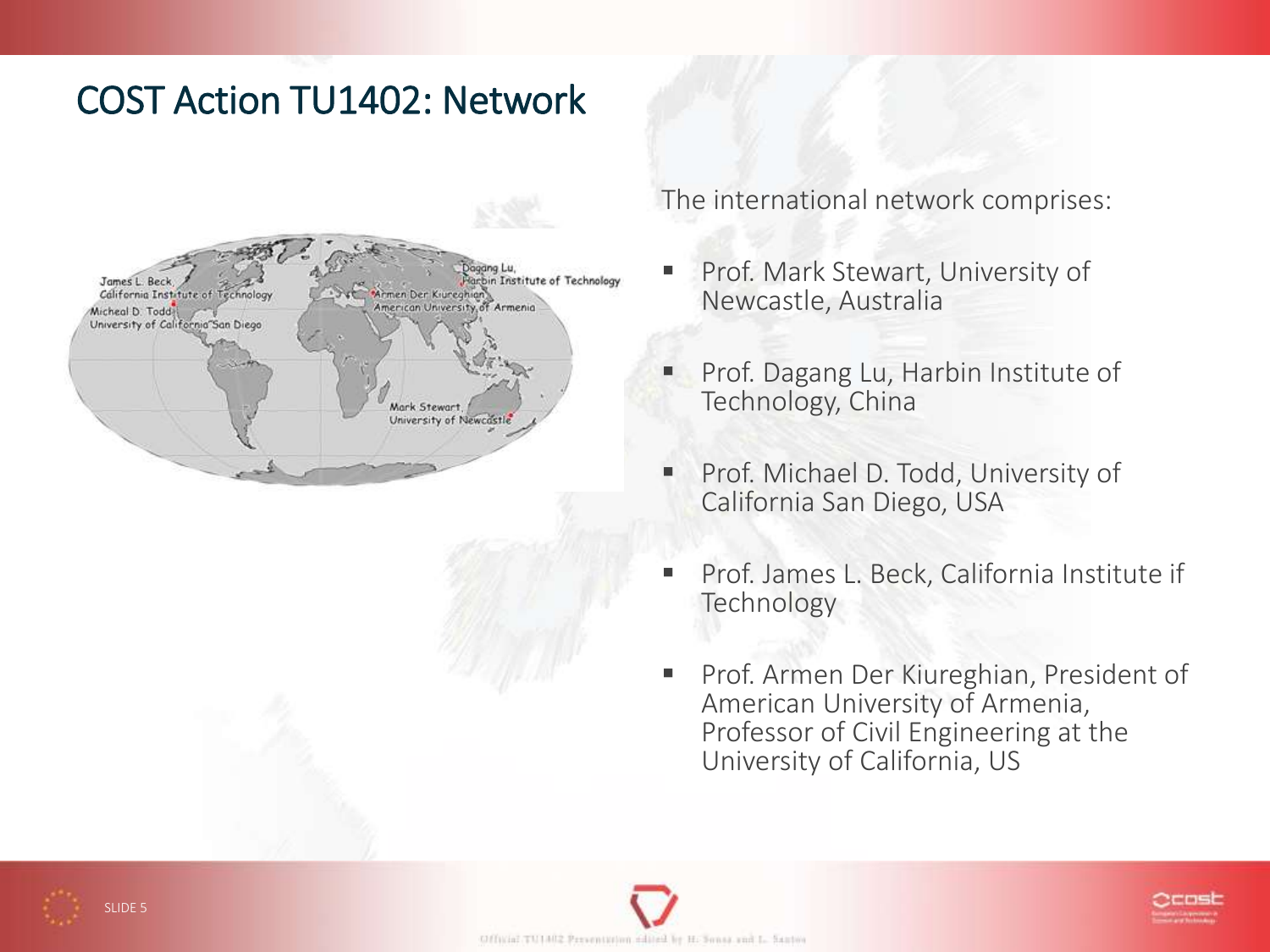## COST Action TU1402: Activities





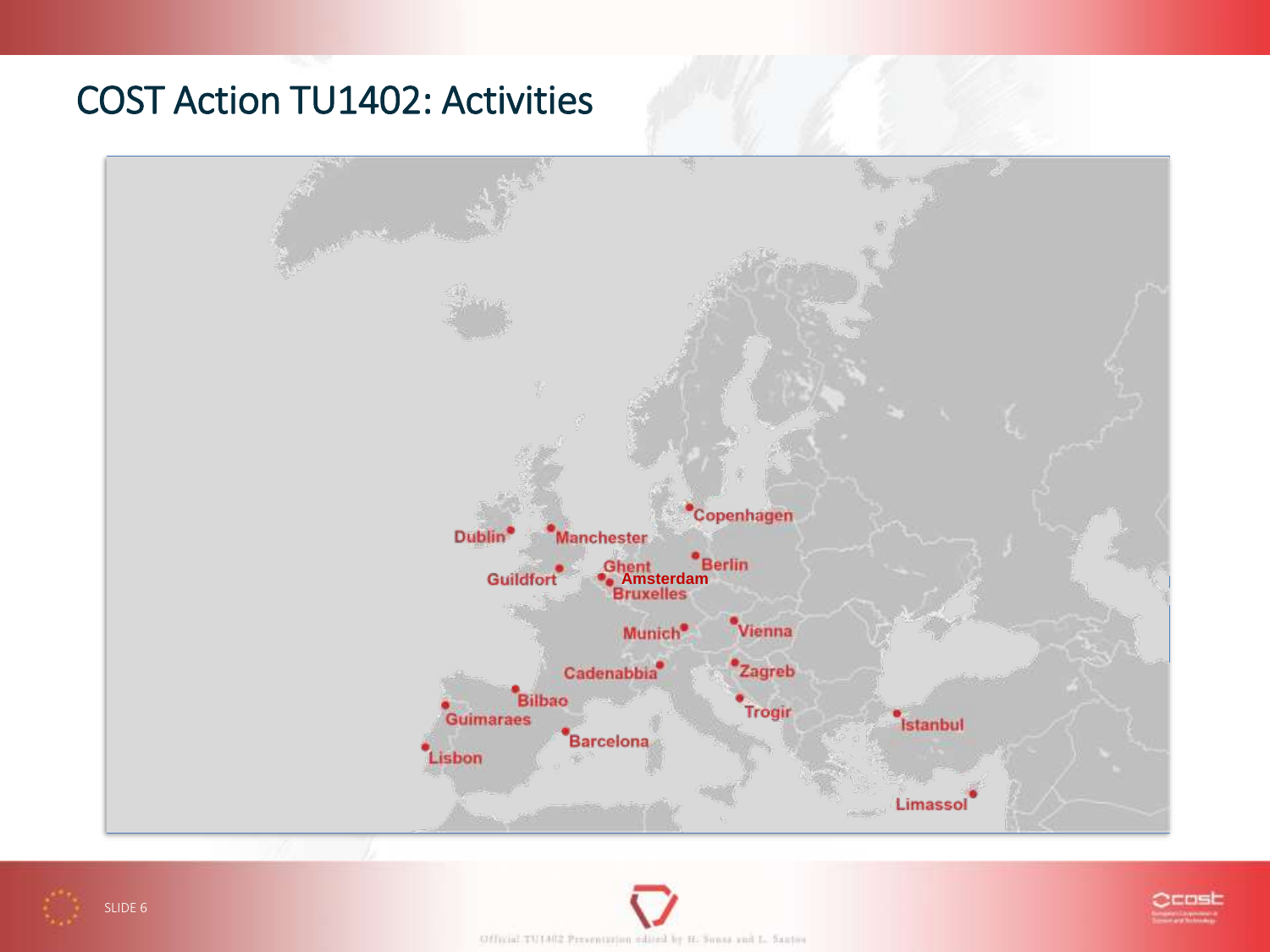### COST Action TU1402: Activities

- Workshops and Conferences:  $16 + 2$  more to come
- Training Schools: 2
- Scientific Missions: 17+4 more to come
- **Conference Special Sessions: 11** 
	- 2019: IABSE (Guimarães, Portugal), ICASP (Seoul, South Korea)
	- 2018: IABMAS (Melbourne, Australia), IABSE (Nantes, France), EWSHM (Manchester, UK), IALCCE (Ghent, Belgium)
	- 2017: IWSHM (Stanford, USA), ICOSSAR (Vienna, Austria)
	- 2016: MSSCE (Copenhagen, Denmark), EWSHM (Bilbao, Spain)
	- 2015: ICASP12 (Vancouver, Canada)
- Special Journal Issues: 1+3
	- Structural Engineering International, Engineering Structures, Structural Health Monitoring, Structural Safety (in preparation)
- Publications: 60+ conference and journal publications; 5+ workshop reports

All activities are documented on www.cost-tu1402.eu.





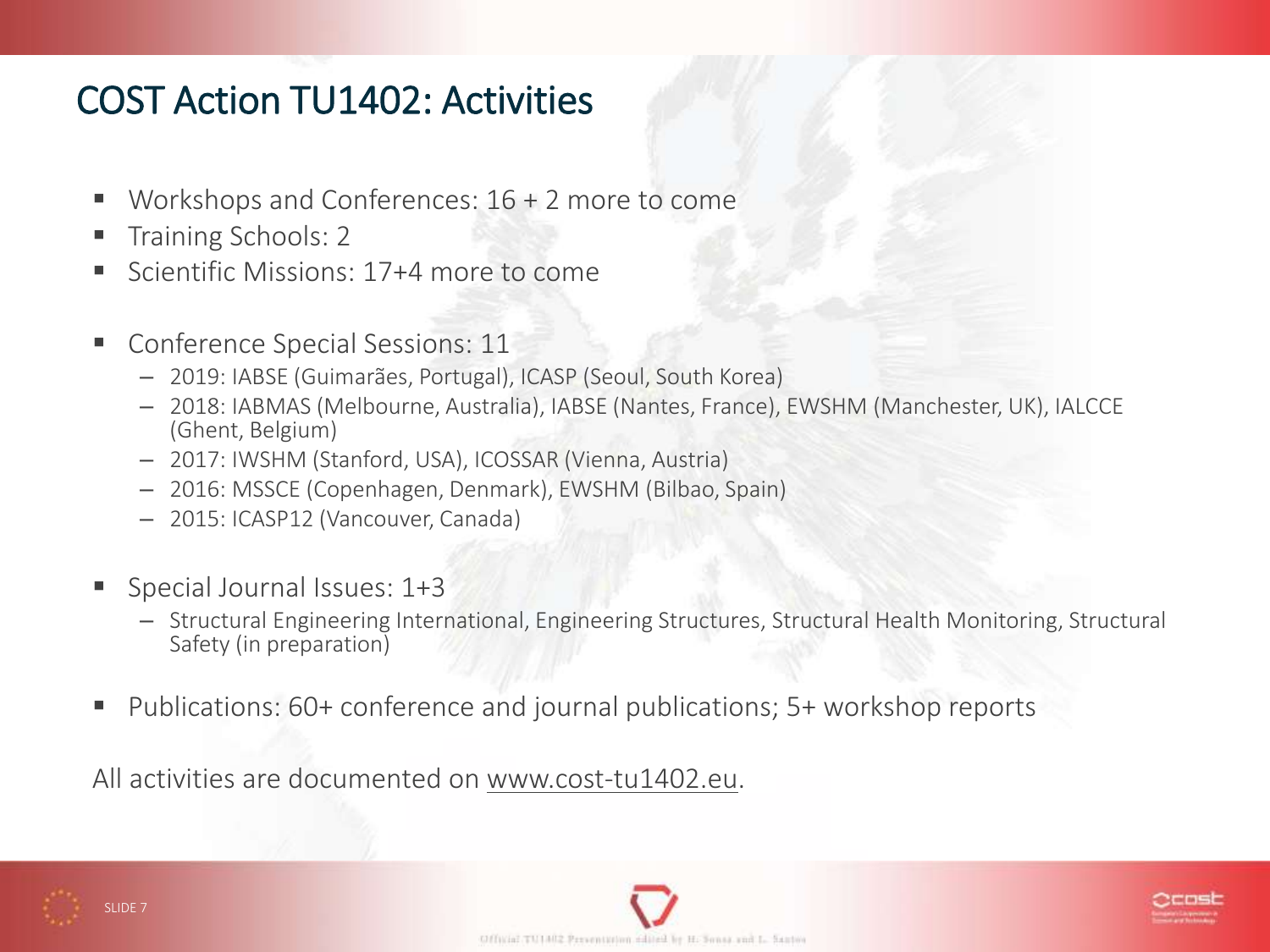#### COST Action TU1402: Achievements

- 1. We have provided the scientific evidence for the "tremendous economic and lifesafety benefits"\*) of SHM.
- 2. We have built up the scientific field of Value of SHM analyses.
	- Provision and extension of a framework … for the quantification of the Value of SHM
	- Provision and development of models, methods and tools … for the quantification of the Value of SHM.
	- Development of case studies … for the quantification of the Value of SHM.
	- Development of a JCSS guide for scientists … for the quantification of the Value of SHM.
- 3. We have prepared the industrial utilisation of Value of SHM analyses
	- Development of case studies
	- Development of (JCSS) guides for practising engineers and for infrastructure operators

\*) Sohn, H., C. R. Farrar, F. M. Hemez, D. D. Shunk, D. W. Stinemates, B. R. Nadler, and J. J. Czarnecki, 'A Review of Structural Health Monitoring Literature: 1996–2001', (2004).